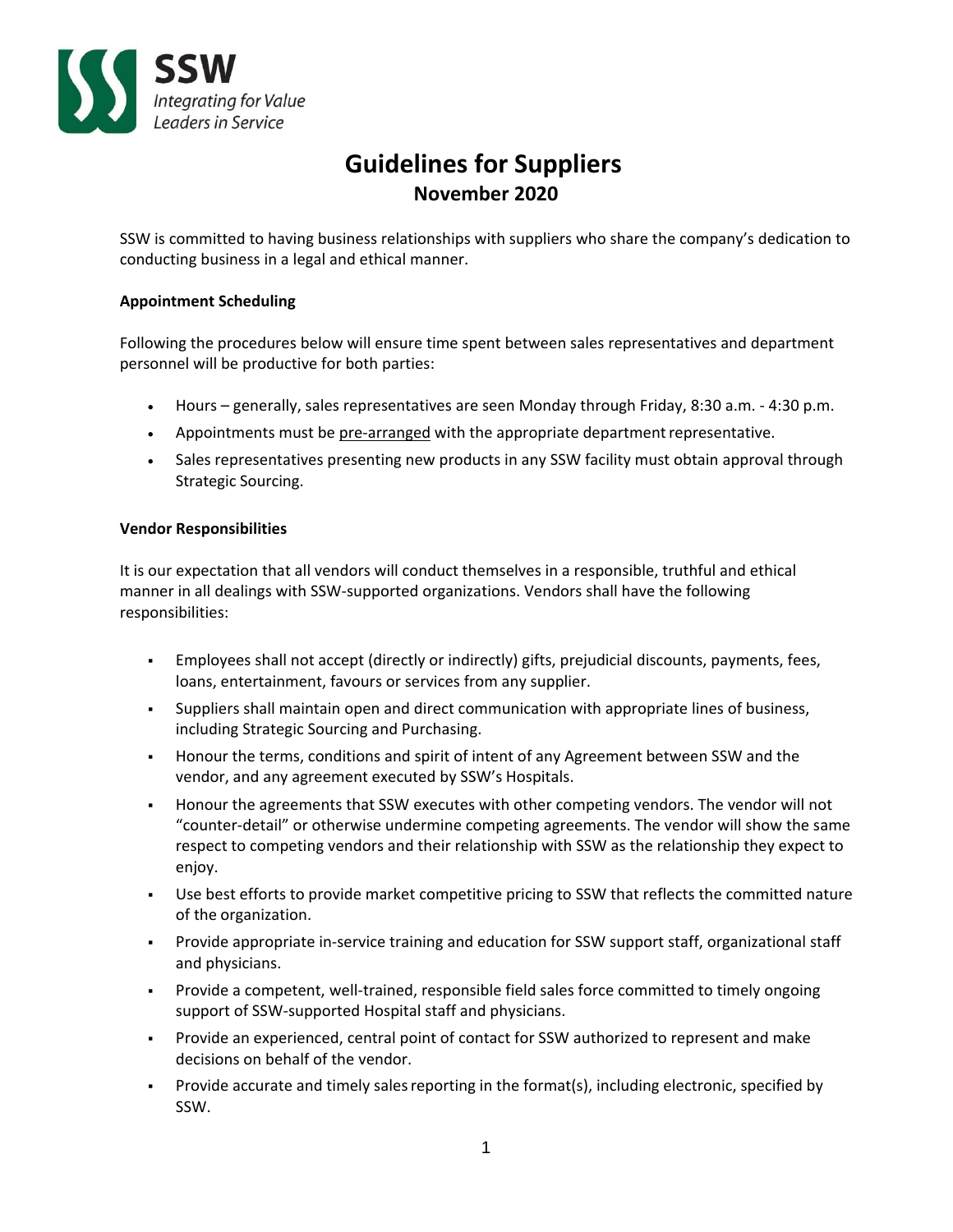- Make accurate and timely payments to SSW for all earned rebates and incentives according to agreement terms.
- Provide accurate and timely pricing in the format(s), including electronic, specified by SSW and invoice SSW with the correct contracted pricing.
- Support Electronic Data Interchange (EDI), eCommerce, GS1, and other initiatives designed to improve efficiency and reduce supply chain costs.
- Provide complete and accurate product cross‐referencing and other information requested to facilitate the contract development and implementation process.
- Refrain from offering any SSW or organizational staff members, including members of their immediate family, gifts, gratuities, or entertainment of greater than nominal value.
- Comply with SSW and healthcare industry guidelines and regulations pertinent to (1) patient confidentiality; (2) patient safety matters and (3) Employee Health & Safety.

# **Vendor Rights**

- Receive equitable and impartial treatment when bidding or negotiating for business with SSWsupported Hospitals.
- Expect confidentiality in their dealings with SSW.
- Expect no SSW employee will use their authority for personal gain.
- Expect to receive thorough and timely information from SSW regarding the status of any pending bid or negotiation with SSW.
- Be treated with honesty and good faith during the purchasing process.
- Have access to a grievance procedure in the event that the vendor feels it has not been treated fairly.

## **Proposals**

All proposals, oral or written, for the sale of goods or services must be referred to SSW for action.

With the exception of pharmaceuticals and food products, sales representatives will not commit SSWsupported Hospitals to the purchasing of goods and services without written approval of SSW, regardless of amount.

Any sales representative who exhibits what has been determined to be unethical behavior will be notified and cautioned. If improvement is not seen:

- The sales representative may be banned from entering SSW-supported Hospital facilities.
- A letter of complaint will be sent to the sales representative's supervisor by SSW's Vice President, Operations.